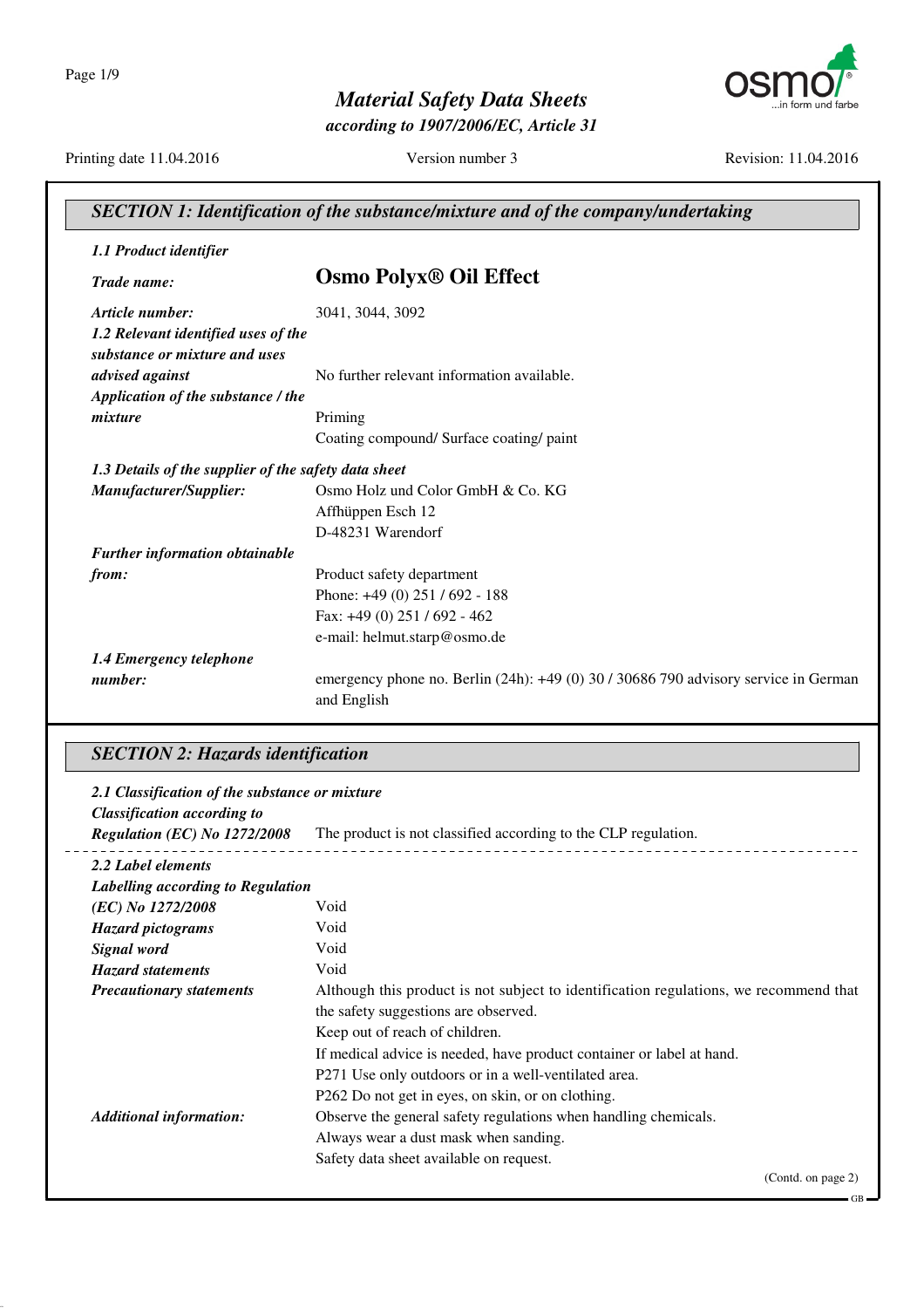Page 2/9



# *Material Safety Data Sheets*

*according to 1907/2006/EC, Article 31*

Printing date 11.04.2016 Version number 3 Revision: 11.04.2016

| <b>Trade name: Osmo Polyx® Oil Effect</b>                |                                                                                           |
|----------------------------------------------------------|-------------------------------------------------------------------------------------------|
|                                                          | (Contd. of page 1)                                                                        |
| <b>Information concerning</b>                            |                                                                                           |
| particular hazards for human and                         |                                                                                           |
| environment:                                             | Warning:                                                                                  |
|                                                          | Wash out any used cloth impregnated with this product immediately after use or store      |
|                                                          | in an airtight container (danger of self-ignition)                                        |
| 2.3 Other hazards                                        |                                                                                           |
| <b>Results of PBT and vPvB assessment</b>                |                                                                                           |
| <b>PBT:</b>                                              | Not applicable.                                                                           |
| $v P v B$ :                                              | Not applicable.                                                                           |
|                                                          |                                                                                           |
| <b>SECTION 3: Composition/information on ingredients</b> |                                                                                           |
| 3.2 Mixtures                                             |                                                                                           |
| Description:                                             | Mixture of substances listed below with nonhazardous additions.                           |
| <b>Dangerous components:</b>                             |                                                                                           |
| CAS: 64742-48-9                                          | aliphatic hydrocarbons, C10-C13<br>25-50%<br>$\diamond$ Asp. Tox. 1, H304                 |
| EC number: 918-481-9                                     |                                                                                           |
| Index number: 649-327-00-6                               |                                                                                           |
| Reg.nr.: 01-2119457273-39                                |                                                                                           |
| <b>Additional information:</b>                           | For the wording of the listed hazard phrases refer to section 16.                         |
|                                                          |                                                                                           |
| <b>SECTION 4: First aid measures</b>                     |                                                                                           |
| 4.1 Description of first aid measures                    |                                                                                           |
| <b>General information:</b>                              | Immediately remove any clothing soiled by the product.                                    |
|                                                          | Take affected persons out into the fresh air.                                             |
| After inhalation:                                        | Supply fresh air. If required, provide artificial respiration. Keep patient warm. Consult |
|                                                          | doctor if symptoms persist.                                                               |
|                                                          | In case of unconsciousness place patient stably in side position for transportation.      |
| After skin contact:                                      | Immediately wash with water and soap and rinse thoroughly.                                |
|                                                          | If skin irritation continues, consult a doctor.                                           |
| After eye contact:                                       | Rinse opened eye for several minutes under running water. Then consult a doctor.          |
| After swallowing:                                        | If swallowed, seek medical advice immediately and show this container or label.           |
| 4.2 Most important symptoms and                          |                                                                                           |
| effects, both acute and delayed                          | <b>Disziness</b>                                                                          |
|                                                          | Headache                                                                                  |
| 4.3 Indication of any immediate                          |                                                                                           |
| medical attention and special                            |                                                                                           |
| treatment needed                                         | No further relevant information available.                                                |
|                                                          | (Contd. on page 3)<br>- GB                                                                |
|                                                          |                                                                                           |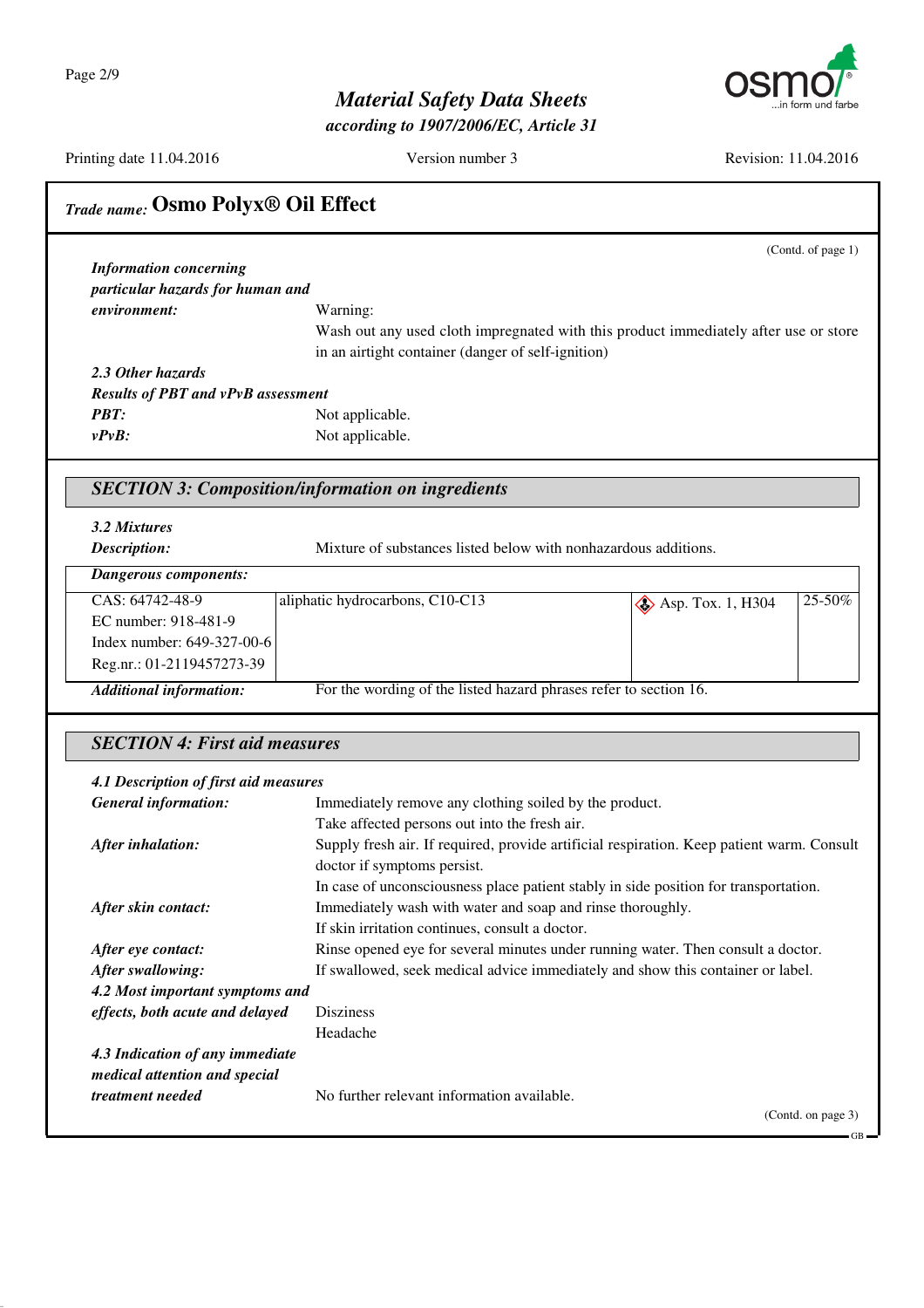

*according to 1907/2006/EC, Article 31*

Printing date 11.04.2016 Version number 3 Revision: 11.04.2016

# *Trade name:* **Osmo Polyx® Oil Effect**

(Contd. of page 2)

## *SECTION 5: Firefighting measures*

| 5.1 Extinguishing media<br>Suitable extinguishing agents: | CO2, powder or water spray. Fight larger fires with water spray or alcohol resistant<br>foam.           |
|-----------------------------------------------------------|---------------------------------------------------------------------------------------------------------|
| For safety reasons unsuitable                             |                                                                                                         |
| extinguishing agents:                                     | Water with full jet                                                                                     |
| 5.2 Special hazards arising from                          |                                                                                                         |
| <i>the substance or mixture</i>                           | Formation of toxic gases is possible during heating or in case of fire.                                 |
| 5.3 Advice for firefighters                               |                                                                                                         |
| Protective equipment:                                     | Mouth respiratory protective device.                                                                    |
| <b>Additional information</b>                             | Cool endangered receptacles with water spray.                                                           |
|                                                           | Dispose of fire debris and contaminated fire fighting water in accordance with official<br>regulations. |

#### *SECTION 6: Accidental release measures*

| <b>6.1 Personal precautions,</b><br>protective equipment and |                                                                                         |
|--------------------------------------------------------------|-----------------------------------------------------------------------------------------|
| <i>emergency procedures</i>                                  | Ensure adequate ventilation                                                             |
|                                                              | Keep away from ignition sources.                                                        |
| <b>6.2 Environmental precautions:</b>                        | Inform respective authorities in case of seepage into water course or sewage system.    |
|                                                              | Do not allow to enter sewers/ surface or ground water.                                  |
| 6.3 Methods and material for                                 |                                                                                         |
| containment and cleaning up:                                 | Warm water and cleansing agent                                                          |
|                                                              | Absorb with liquid-binding material (sand, diatomite, acid binders, universal binders). |
| <b>6.4 Reference to other sections</b>                       | See Section 7 for information on safe handling.                                         |
|                                                              | See Section 8 for information on personal protection equipment.                         |
|                                                              | See Section 13 for disposal information.                                                |

### *SECTION 7: Handling and storage*

|                                                                              | 7.1 Precautions for safe handling Keep away from heat and direct sunlight.<br>Use only in well ventilated areas.<br>Keep receptacles tightly sealed. |  |
|------------------------------------------------------------------------------|------------------------------------------------------------------------------------------------------------------------------------------------------|--|
|                                                                              | Prevent formation of aerosols.                                                                                                                       |  |
| <b>Information about fire - and</b>                                          |                                                                                                                                                      |  |
| <i>explosion protection:</i>                                                 | Keep ignition sources away - Do not smoke.                                                                                                           |  |
| 7.2 Conditions for safe storage, including any incompatibilities<br>Storage: |                                                                                                                                                      |  |
| Requirements to be met by                                                    |                                                                                                                                                      |  |
| storerooms and receptacles:                                                  | Store only in the original receptacle.<br>$(0 \t1 \t1 \t1$                                                                                           |  |

(Contd. on page 4)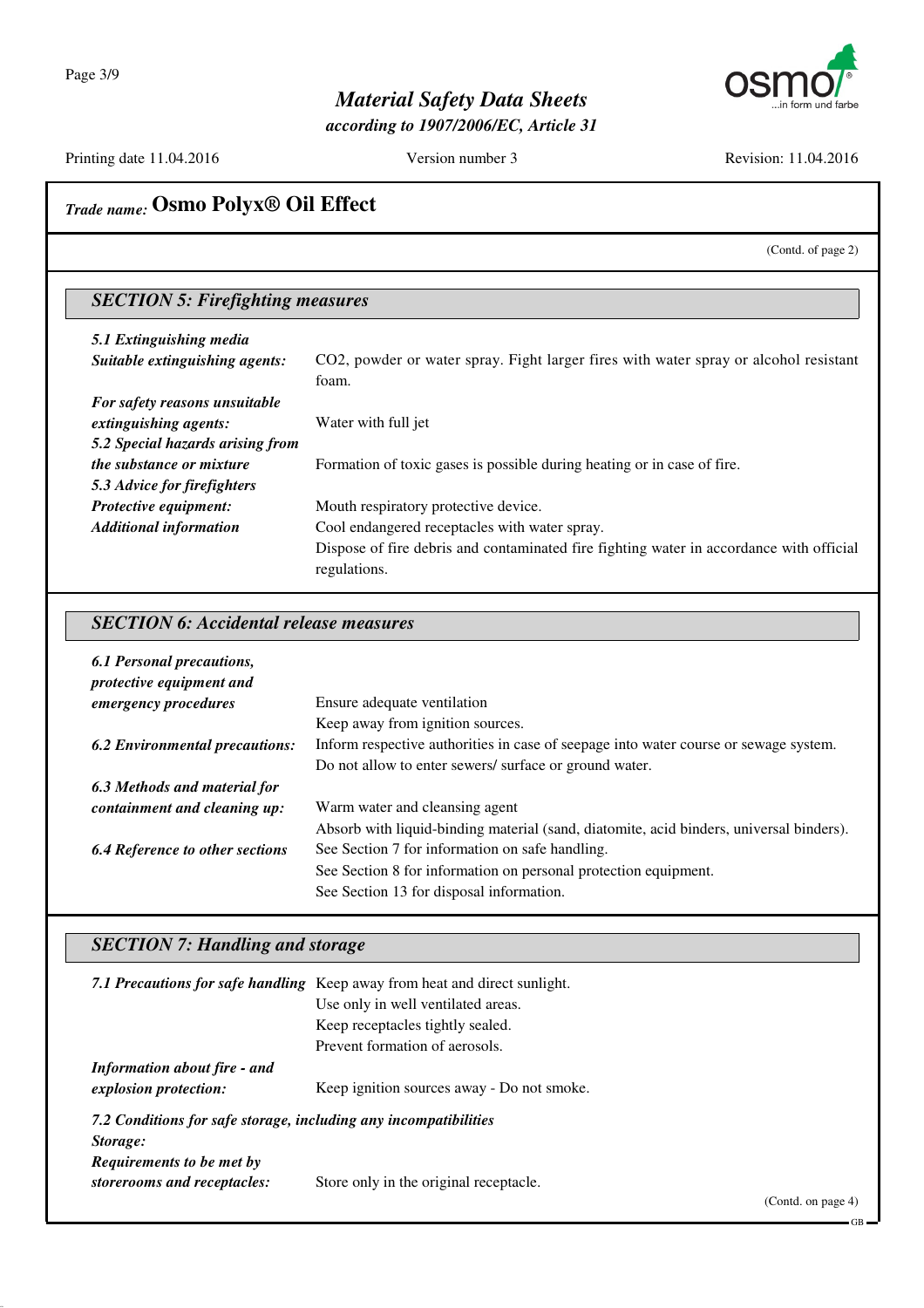

*according to 1907/2006/EC, Article 31*

Printing date 11.04.2016 Version number 3 Revision: 11.04.2016

GB

| Information about storage in one<br>common storage facility:<br>Do not store together with alkalis (caustic solutions).<br>Do not store together with oxidising and acidic materials.<br><b>Further information about</b><br>Store in cool, dry conditions in well sealed receptacles.<br>storage conditions:<br>Keep container tightly sealed.<br>No further relevant information available.<br>7.3 Specific end $use(s)$<br><b>SECTION 8: Exposure controls/personal protection</b><br><b>Additional information about</b><br>design of technical facilities:<br>No further data; see item 7.<br>8.1 Control parameters<br>Ingredients with limit values that require monitoring at the workplace:<br>64742-48-9 aliphatic hydrocarbons, C10-C13<br>TWA $(8 \text{ H})$ Long-term value: 1.000 mg/m <sup>3</sup> , 150 ppm ppm<br>Source: UK SIA<br>The lists valid during the making were used as basis.<br><b>Additional information:</b><br>8.2 Exposure controls<br>Personal protective equipment:<br>General protective and hygienic<br>Immediately remove all soiled and contaminated clothing<br>measures:<br>Avoid contact with the eyes and skin.<br>Do not eat, drink, smoke or sniff while working.<br>Do not carry product impregnated cleaning cloths in trouser pockets.<br>Not necessary if room is well-ventilated.<br><b>Respiratory protection:</b><br>Use suitable respiratory protective device only when aerosol or mist is formed.<br>Short term filter device:<br>Filter A/P2<br><b>Protection of hands:</b><br>the preparation.<br>To avoid skin problems reduce the wearing of gloves to the required minimum.<br>Selection of the glove material on consideration of the penetration times, rates of<br>diffusion and the degradation<br>Nitrile rubber, NBR<br><b>Material of gloves</b><br>Penetration time of glove material The exact break trough time has to be found out by the manufacturer of the protective<br>gloves and has to be observed.<br>For the permanent contact gloves<br>made of the following materials<br>are suitable:<br>Nitrile rubber, NBR | (Contd. of page 3)                                                                    |
|----------------------------------------------------------------------------------------------------------------------------------------------------------------------------------------------------------------------------------------------------------------------------------------------------------------------------------------------------------------------------------------------------------------------------------------------------------------------------------------------------------------------------------------------------------------------------------------------------------------------------------------------------------------------------------------------------------------------------------------------------------------------------------------------------------------------------------------------------------------------------------------------------------------------------------------------------------------------------------------------------------------------------------------------------------------------------------------------------------------------------------------------------------------------------------------------------------------------------------------------------------------------------------------------------------------------------------------------------------------------------------------------------------------------------------------------------------------------------------------------------------------------------------------------------------------------------------------------------------------------------------------------------------------------------------------------------------------------------------------------------------------------------------------------------------------------------------------------------------------------------------------------------------------------------------------------------------------------------------------------------------------------------------------------------------------------------------------------------|---------------------------------------------------------------------------------------|
|                                                                                                                                                                                                                                                                                                                                                                                                                                                                                                                                                                                                                                                                                                                                                                                                                                                                                                                                                                                                                                                                                                                                                                                                                                                                                                                                                                                                                                                                                                                                                                                                                                                                                                                                                                                                                                                                                                                                                                                                                                                                                                    | Store in a cool location.                                                             |
|                                                                                                                                                                                                                                                                                                                                                                                                                                                                                                                                                                                                                                                                                                                                                                                                                                                                                                                                                                                                                                                                                                                                                                                                                                                                                                                                                                                                                                                                                                                                                                                                                                                                                                                                                                                                                                                                                                                                                                                                                                                                                                    |                                                                                       |
|                                                                                                                                                                                                                                                                                                                                                                                                                                                                                                                                                                                                                                                                                                                                                                                                                                                                                                                                                                                                                                                                                                                                                                                                                                                                                                                                                                                                                                                                                                                                                                                                                                                                                                                                                                                                                                                                                                                                                                                                                                                                                                    |                                                                                       |
|                                                                                                                                                                                                                                                                                                                                                                                                                                                                                                                                                                                                                                                                                                                                                                                                                                                                                                                                                                                                                                                                                                                                                                                                                                                                                                                                                                                                                                                                                                                                                                                                                                                                                                                                                                                                                                                                                                                                                                                                                                                                                                    |                                                                                       |
|                                                                                                                                                                                                                                                                                                                                                                                                                                                                                                                                                                                                                                                                                                                                                                                                                                                                                                                                                                                                                                                                                                                                                                                                                                                                                                                                                                                                                                                                                                                                                                                                                                                                                                                                                                                                                                                                                                                                                                                                                                                                                                    |                                                                                       |
|                                                                                                                                                                                                                                                                                                                                                                                                                                                                                                                                                                                                                                                                                                                                                                                                                                                                                                                                                                                                                                                                                                                                                                                                                                                                                                                                                                                                                                                                                                                                                                                                                                                                                                                                                                                                                                                                                                                                                                                                                                                                                                    |                                                                                       |
|                                                                                                                                                                                                                                                                                                                                                                                                                                                                                                                                                                                                                                                                                                                                                                                                                                                                                                                                                                                                                                                                                                                                                                                                                                                                                                                                                                                                                                                                                                                                                                                                                                                                                                                                                                                                                                                                                                                                                                                                                                                                                                    |                                                                                       |
|                                                                                                                                                                                                                                                                                                                                                                                                                                                                                                                                                                                                                                                                                                                                                                                                                                                                                                                                                                                                                                                                                                                                                                                                                                                                                                                                                                                                                                                                                                                                                                                                                                                                                                                                                                                                                                                                                                                                                                                                                                                                                                    |                                                                                       |
|                                                                                                                                                                                                                                                                                                                                                                                                                                                                                                                                                                                                                                                                                                                                                                                                                                                                                                                                                                                                                                                                                                                                                                                                                                                                                                                                                                                                                                                                                                                                                                                                                                                                                                                                                                                                                                                                                                                                                                                                                                                                                                    |                                                                                       |
|                                                                                                                                                                                                                                                                                                                                                                                                                                                                                                                                                                                                                                                                                                                                                                                                                                                                                                                                                                                                                                                                                                                                                                                                                                                                                                                                                                                                                                                                                                                                                                                                                                                                                                                                                                                                                                                                                                                                                                                                                                                                                                    |                                                                                       |
|                                                                                                                                                                                                                                                                                                                                                                                                                                                                                                                                                                                                                                                                                                                                                                                                                                                                                                                                                                                                                                                                                                                                                                                                                                                                                                                                                                                                                                                                                                                                                                                                                                                                                                                                                                                                                                                                                                                                                                                                                                                                                                    |                                                                                       |
|                                                                                                                                                                                                                                                                                                                                                                                                                                                                                                                                                                                                                                                                                                                                                                                                                                                                                                                                                                                                                                                                                                                                                                                                                                                                                                                                                                                                                                                                                                                                                                                                                                                                                                                                                                                                                                                                                                                                                                                                                                                                                                    |                                                                                       |
|                                                                                                                                                                                                                                                                                                                                                                                                                                                                                                                                                                                                                                                                                                                                                                                                                                                                                                                                                                                                                                                                                                                                                                                                                                                                                                                                                                                                                                                                                                                                                                                                                                                                                                                                                                                                                                                                                                                                                                                                                                                                                                    |                                                                                       |
|                                                                                                                                                                                                                                                                                                                                                                                                                                                                                                                                                                                                                                                                                                                                                                                                                                                                                                                                                                                                                                                                                                                                                                                                                                                                                                                                                                                                                                                                                                                                                                                                                                                                                                                                                                                                                                                                                                                                                                                                                                                                                                    |                                                                                       |
|                                                                                                                                                                                                                                                                                                                                                                                                                                                                                                                                                                                                                                                                                                                                                                                                                                                                                                                                                                                                                                                                                                                                                                                                                                                                                                                                                                                                                                                                                                                                                                                                                                                                                                                                                                                                                                                                                                                                                                                                                                                                                                    |                                                                                       |
|                                                                                                                                                                                                                                                                                                                                                                                                                                                                                                                                                                                                                                                                                                                                                                                                                                                                                                                                                                                                                                                                                                                                                                                                                                                                                                                                                                                                                                                                                                                                                                                                                                                                                                                                                                                                                                                                                                                                                                                                                                                                                                    |                                                                                       |
|                                                                                                                                                                                                                                                                                                                                                                                                                                                                                                                                                                                                                                                                                                                                                                                                                                                                                                                                                                                                                                                                                                                                                                                                                                                                                                                                                                                                                                                                                                                                                                                                                                                                                                                                                                                                                                                                                                                                                                                                                                                                                                    |                                                                                       |
|                                                                                                                                                                                                                                                                                                                                                                                                                                                                                                                                                                                                                                                                                                                                                                                                                                                                                                                                                                                                                                                                                                                                                                                                                                                                                                                                                                                                                                                                                                                                                                                                                                                                                                                                                                                                                                                                                                                                                                                                                                                                                                    |                                                                                       |
|                                                                                                                                                                                                                                                                                                                                                                                                                                                                                                                                                                                                                                                                                                                                                                                                                                                                                                                                                                                                                                                                                                                                                                                                                                                                                                                                                                                                                                                                                                                                                                                                                                                                                                                                                                                                                                                                                                                                                                                                                                                                                                    |                                                                                       |
|                                                                                                                                                                                                                                                                                                                                                                                                                                                                                                                                                                                                                                                                                                                                                                                                                                                                                                                                                                                                                                                                                                                                                                                                                                                                                                                                                                                                                                                                                                                                                                                                                                                                                                                                                                                                                                                                                                                                                                                                                                                                                                    |                                                                                       |
|                                                                                                                                                                                                                                                                                                                                                                                                                                                                                                                                                                                                                                                                                                                                                                                                                                                                                                                                                                                                                                                                                                                                                                                                                                                                                                                                                                                                                                                                                                                                                                                                                                                                                                                                                                                                                                                                                                                                                                                                                                                                                                    |                                                                                       |
|                                                                                                                                                                                                                                                                                                                                                                                                                                                                                                                                                                                                                                                                                                                                                                                                                                                                                                                                                                                                                                                                                                                                                                                                                                                                                                                                                                                                                                                                                                                                                                                                                                                                                                                                                                                                                                                                                                                                                                                                                                                                                                    |                                                                                       |
|                                                                                                                                                                                                                                                                                                                                                                                                                                                                                                                                                                                                                                                                                                                                                                                                                                                                                                                                                                                                                                                                                                                                                                                                                                                                                                                                                                                                                                                                                                                                                                                                                                                                                                                                                                                                                                                                                                                                                                                                                                                                                                    |                                                                                       |
|                                                                                                                                                                                                                                                                                                                                                                                                                                                                                                                                                                                                                                                                                                                                                                                                                                                                                                                                                                                                                                                                                                                                                                                                                                                                                                                                                                                                                                                                                                                                                                                                                                                                                                                                                                                                                                                                                                                                                                                                                                                                                                    |                                                                                       |
|                                                                                                                                                                                                                                                                                                                                                                                                                                                                                                                                                                                                                                                                                                                                                                                                                                                                                                                                                                                                                                                                                                                                                                                                                                                                                                                                                                                                                                                                                                                                                                                                                                                                                                                                                                                                                                                                                                                                                                                                                                                                                                    |                                                                                       |
|                                                                                                                                                                                                                                                                                                                                                                                                                                                                                                                                                                                                                                                                                                                                                                                                                                                                                                                                                                                                                                                                                                                                                                                                                                                                                                                                                                                                                                                                                                                                                                                                                                                                                                                                                                                                                                                                                                                                                                                                                                                                                                    |                                                                                       |
|                                                                                                                                                                                                                                                                                                                                                                                                                                                                                                                                                                                                                                                                                                                                                                                                                                                                                                                                                                                                                                                                                                                                                                                                                                                                                                                                                                                                                                                                                                                                                                                                                                                                                                                                                                                                                                                                                                                                                                                                                                                                                                    |                                                                                       |
|                                                                                                                                                                                                                                                                                                                                                                                                                                                                                                                                                                                                                                                                                                                                                                                                                                                                                                                                                                                                                                                                                                                                                                                                                                                                                                                                                                                                                                                                                                                                                                                                                                                                                                                                                                                                                                                                                                                                                                                                                                                                                                    |                                                                                       |
|                                                                                                                                                                                                                                                                                                                                                                                                                                                                                                                                                                                                                                                                                                                                                                                                                                                                                                                                                                                                                                                                                                                                                                                                                                                                                                                                                                                                                                                                                                                                                                                                                                                                                                                                                                                                                                                                                                                                                                                                                                                                                                    | The glove material has to be impermeable and resistant to the product/ the substance/ |
|                                                                                                                                                                                                                                                                                                                                                                                                                                                                                                                                                                                                                                                                                                                                                                                                                                                                                                                                                                                                                                                                                                                                                                                                                                                                                                                                                                                                                                                                                                                                                                                                                                                                                                                                                                                                                                                                                                                                                                                                                                                                                                    |                                                                                       |
|                                                                                                                                                                                                                                                                                                                                                                                                                                                                                                                                                                                                                                                                                                                                                                                                                                                                                                                                                                                                                                                                                                                                                                                                                                                                                                                                                                                                                                                                                                                                                                                                                                                                                                                                                                                                                                                                                                                                                                                                                                                                                                    |                                                                                       |
|                                                                                                                                                                                                                                                                                                                                                                                                                                                                                                                                                                                                                                                                                                                                                                                                                                                                                                                                                                                                                                                                                                                                                                                                                                                                                                                                                                                                                                                                                                                                                                                                                                                                                                                                                                                                                                                                                                                                                                                                                                                                                                    |                                                                                       |
|                                                                                                                                                                                                                                                                                                                                                                                                                                                                                                                                                                                                                                                                                                                                                                                                                                                                                                                                                                                                                                                                                                                                                                                                                                                                                                                                                                                                                                                                                                                                                                                                                                                                                                                                                                                                                                                                                                                                                                                                                                                                                                    |                                                                                       |
|                                                                                                                                                                                                                                                                                                                                                                                                                                                                                                                                                                                                                                                                                                                                                                                                                                                                                                                                                                                                                                                                                                                                                                                                                                                                                                                                                                                                                                                                                                                                                                                                                                                                                                                                                                                                                                                                                                                                                                                                                                                                                                    |                                                                                       |
|                                                                                                                                                                                                                                                                                                                                                                                                                                                                                                                                                                                                                                                                                                                                                                                                                                                                                                                                                                                                                                                                                                                                                                                                                                                                                                                                                                                                                                                                                                                                                                                                                                                                                                                                                                                                                                                                                                                                                                                                                                                                                                    |                                                                                       |
|                                                                                                                                                                                                                                                                                                                                                                                                                                                                                                                                                                                                                                                                                                                                                                                                                                                                                                                                                                                                                                                                                                                                                                                                                                                                                                                                                                                                                                                                                                                                                                                                                                                                                                                                                                                                                                                                                                                                                                                                                                                                                                    |                                                                                       |
|                                                                                                                                                                                                                                                                                                                                                                                                                                                                                                                                                                                                                                                                                                                                                                                                                                                                                                                                                                                                                                                                                                                                                                                                                                                                                                                                                                                                                                                                                                                                                                                                                                                                                                                                                                                                                                                                                                                                                                                                                                                                                                    |                                                                                       |
|                                                                                                                                                                                                                                                                                                                                                                                                                                                                                                                                                                                                                                                                                                                                                                                                                                                                                                                                                                                                                                                                                                                                                                                                                                                                                                                                                                                                                                                                                                                                                                                                                                                                                                                                                                                                                                                                                                                                                                                                                                                                                                    |                                                                                       |
|                                                                                                                                                                                                                                                                                                                                                                                                                                                                                                                                                                                                                                                                                                                                                                                                                                                                                                                                                                                                                                                                                                                                                                                                                                                                                                                                                                                                                                                                                                                                                                                                                                                                                                                                                                                                                                                                                                                                                                                                                                                                                                    |                                                                                       |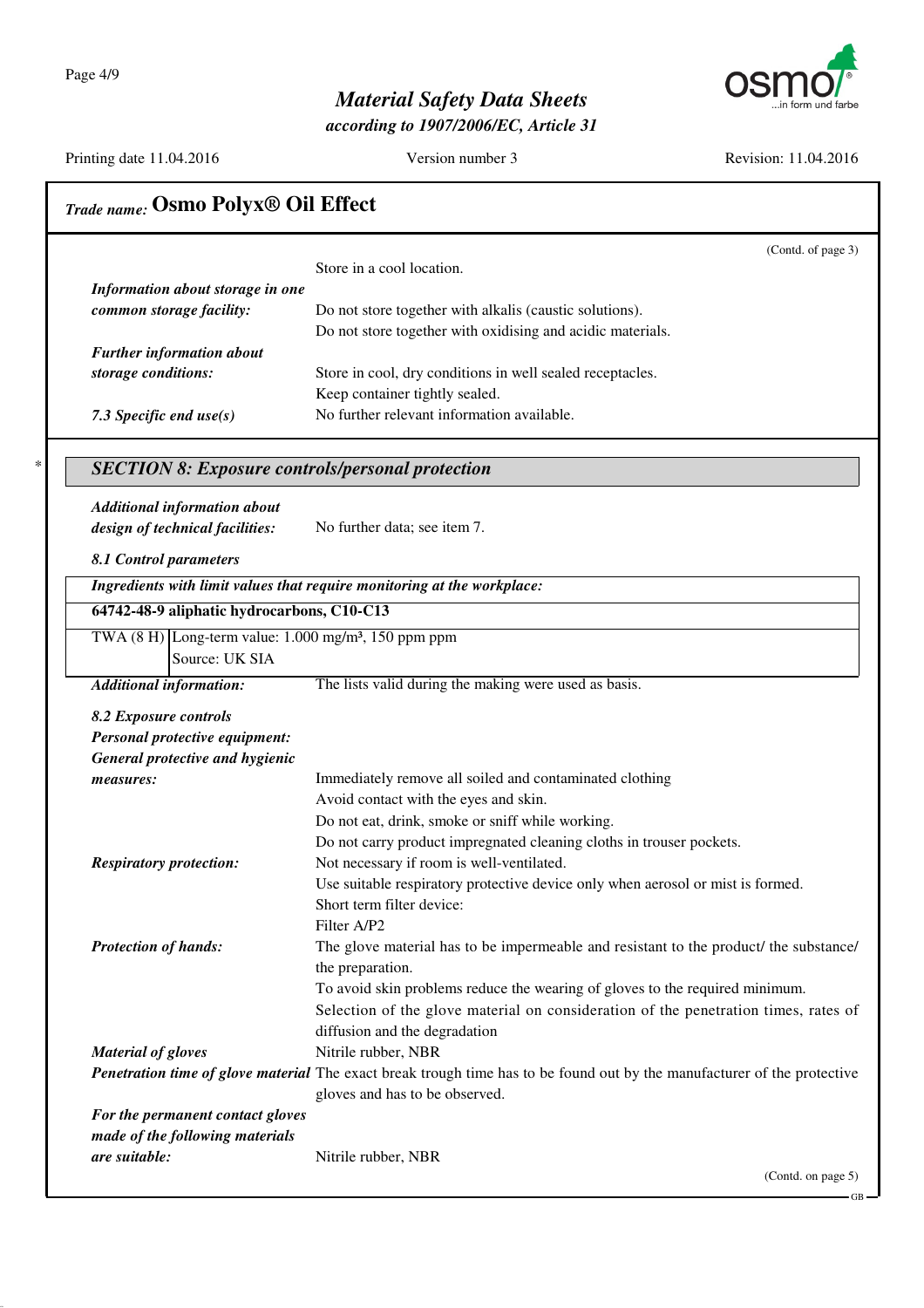Page 5/9



# *Material Safety Data Sheets*

*according to 1907/2006/EC, Article 31*

Printing date 11.04.2016 Version number 3 Revision: 11.04.2016

GB

|                                                           | (Contd. of page 4)<br>Recommended thickness of the material: $\geq 0.4$ mm                     |
|-----------------------------------------------------------|------------------------------------------------------------------------------------------------|
| For the permanent contact of a                            |                                                                                                |
| maximum of 15 minutes gloves                              |                                                                                                |
| made of the following materials                           |                                                                                                |
| are suitable:                                             | Nitrile rubber, NBR                                                                            |
| Eye protection:<br><b>Body protection:</b>                | Goggles recommended during refilling<br>Protective work clothing                               |
| <b>SECTION 9: Physical and chemical properties</b>        |                                                                                                |
| 9.1 Information on basic physical and chemical properties |                                                                                                |
| <b>General Information</b>                                |                                                                                                |
| Appearance:                                               |                                                                                                |
| Form:                                                     | <b>Viscous</b>                                                                                 |
| Colour:                                                   | According to product specification                                                             |
| Odour:                                                    | Mild                                                                                           |
| Change in condition                                       |                                                                                                |
| <b>Melting point/Melting range:</b>                       | Undetermined.                                                                                  |
| <b>Boiling point/Boiling range:</b>                       | >180 °C                                                                                        |
| <b>Flash point:</b>                                       | $> 61$ °C (DIN EN ISO 2719)                                                                    |
| <b>Ignition temperature:</b>                              | 240 °C                                                                                         |
| Self-igniting:                                            | Product is not selfigniting.                                                                   |
| Danger of explosion:                                      | Product is not explosive. However, formation of explosive air/vapour mixtures are<br>possible. |
| <b>Explosion limits:</b>                                  |                                                                                                |
| Lower:                                                    | $0.7$ Vol $%$                                                                                  |
| <b>Upper:</b>                                             | 6.0 Vol %                                                                                      |
| Density at 20 $\mathrm{C}$ :                              | $0.90 - 0.95$ g/cm <sup>3</sup> (DIN 51757)                                                    |
| Solubility in / Miscibility with                          |                                                                                                |
| water:                                                    | Not miscible or difficult to mix.                                                              |
| Viscosity:                                                |                                                                                                |
| Dynamic:                                                  | Not determined.                                                                                |
| Kinematic at $20^{\circ}$ C:                              | 25 - 38 s (DIN 53211/4 mm)                                                                     |
|                                                           | >21 mm <sup>2</sup> /s (40 °C)                                                                 |
| Solvent content:                                          |                                                                                                |
| $VOC$ (EC)                                                | $<$ 500 g/l (VOC-max. = 500 g/l (2010 A/i))                                                    |
|                                                           | (Contd. on page 6)                                                                             |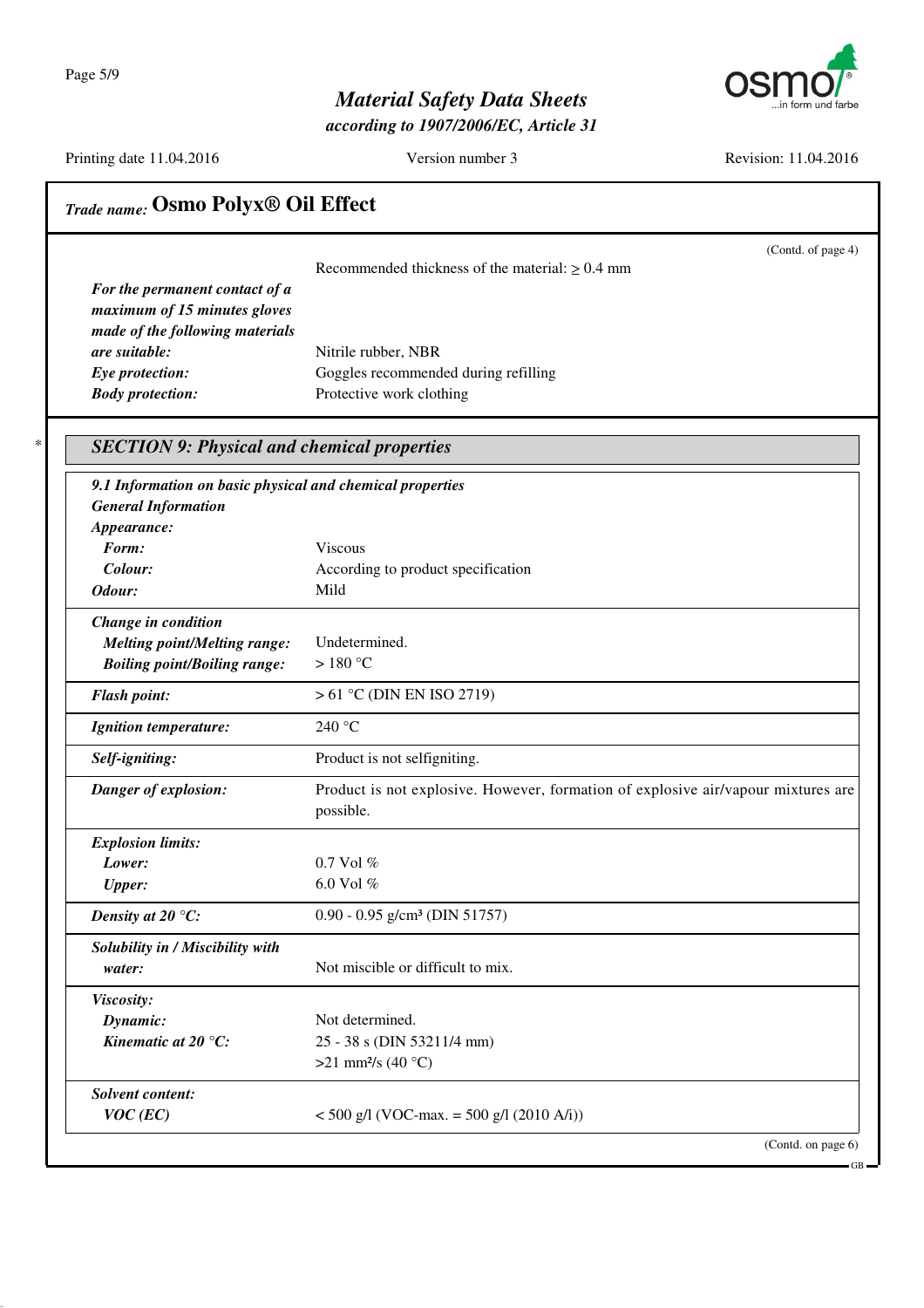

*according to 1907/2006/EC, Article 31*

Printing date 11.04.2016 Version number 3 Revision: 11.04.2016

|                                                              | (Contd. of page 5)                                                                                                                     |
|--------------------------------------------------------------|----------------------------------------------------------------------------------------------------------------------------------------|
| 9.2 Other information                                        | No further relevant information available.                                                                                             |
| <b>SECTION 10: Stability and reactivity</b>                  |                                                                                                                                        |
| 10.1 Reactivity<br>10.2 Chemical stability                   | No further relevant information available.                                                                                             |
| <b>Thermal decomposition /</b><br>conditions to be avoided:  | No decomposition if used according to specifications.                                                                                  |
| 10.3 Possibility of hazardous<br>reactions                   | Reacts with fabric soaked in the product (e.g. cleaning wool).                                                                         |
| <b>10.4 Conditions to avoid</b>                              | No further relevant information available.                                                                                             |
| 10.5 Incompatible materials:<br>10.6 Hazardous decomposition | No further relevant information available.                                                                                             |
| products:                                                    | Carbon monoxide and carbon dioxide<br>Nitrogen oxides (NOx)                                                                            |
| <b>Additional information:</b>                               | Warning:                                                                                                                               |
|                                                              | Wash out any used cloth impregnated with this product immediately after use or store                                                   |
|                                                              | in an airtight container (danger of self-ignition)                                                                                     |
|                                                              |                                                                                                                                        |
|                                                              | <b>SECTION 11: Toxicological information</b>                                                                                           |
| 11.1 Information on toxicological effects                    |                                                                                                                                        |
| <b>Acute toxicity</b>                                        | Based on available data, the classification criteria are not met.                                                                      |
| LD/LC50 values relevant for classification:                  |                                                                                                                                        |
| 64742-48-9 aliphatic hydrocarbons, C10-C13                   |                                                                                                                                        |
| LD50<br>Oral                                                 | $> 5000$ mg/kg (rat) (OECD 401)                                                                                                        |
| LD50<br>Dermal                                               | $> 5000$ mg/kg (rat) (OECD 402)                                                                                                        |
| Inhalative $ LC50/4h 21$ mg/l (rat) (OECD 403)               |                                                                                                                                        |
| Primary irritant effect:                                     |                                                                                                                                        |
| Skin corrosion/irritation                                    | At long or repeated contact with skin it may cause dermatitis due to the degreasing<br>effect of the solvent.                          |
| Serious eye damage/irritation                                | Based on available data, the classification criteria are not met.                                                                      |
| Respiratory or skin sensitisation                            | Based on available data, the classification criteria are not met.                                                                      |
|                                                              | <b>CMR</b> effects (carcinogenity, mutagenicity and toxicity for reproduction)                                                         |
| Germ cell mutagenicity                                       | Based on available data, the classification criteria are not met.                                                                      |
|                                                              |                                                                                                                                        |
| Carcinogenicity                                              | Based on available data, the classification criteria are not met.                                                                      |
| Reproductive toxicity<br><b>STOT-single exposure</b>         | Based on available data, the classification criteria are not met.<br>Based on available data, the classification criteria are not met. |

*STOT-repeated exposure* Based on available data, the classification criteria are not met.

(Contd. on page 7)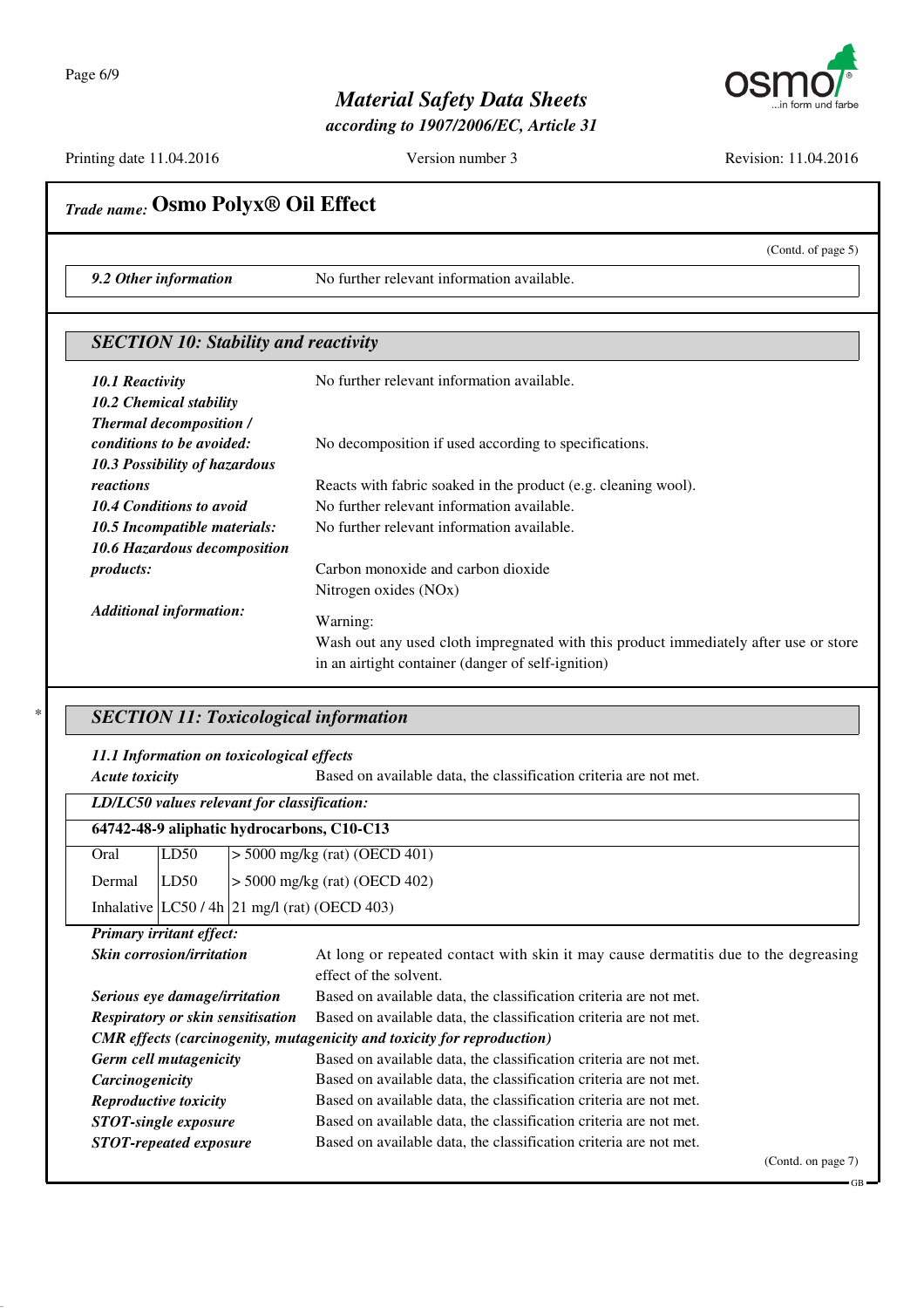

*according to 1907/2006/EC, Article 31*

Printing date 11.04.2016 Version number 3 Revision: 11.04.2016

|                                              | (Contd. of page 6)                                                                 |
|----------------------------------------------|------------------------------------------------------------------------------------|
| <b>Aspiration hazard</b>                     | Based on available data, the classification criteria are not met.                  |
|                                              | <b>SECTION 12: Ecological information</b>                                          |
| 12.1 Toxicity                                |                                                                                    |
| <b>Aquatic toxicity:</b>                     |                                                                                    |
|                                              | 64742-48-9 aliphatic hydrocarbons, C10-C13                                         |
| EC50/48h                                     | $> 1000$ mg/l (daphnia) (OECD 202)                                                 |
| EC50/72h                                     | $> 1000$ mg/l (algae) (OECD 201)                                                   |
| LC50 / 96h                                   | $> 1000$ mg/l (fish) (OECD 203)                                                    |
| Biolog. Abbaubarkeit   (-) (leicht abbaubar) |                                                                                    |
|                                              | 12.2 Persistence and degradability No further relevant information available.      |
| 12.3 Bioaccumulative potential               | No further relevant information available.                                         |
| 12.4 Mobility in soil                        | No further relevant information available.                                         |
| Additional ecological information:           |                                                                                    |
| <b>General notes:</b>                        | Water hazard class 1 (German Regulation) (Self-assessment): slightly hazardous for |
|                                              | water                                                                              |
|                                              | Do not allow product to reach ground water, water course or sewage system.         |
| 12.5 Results of PBT and vPvB assessment      |                                                                                    |
|                                              |                                                                                    |
| <b>PBT:</b>                                  | Not applicable.                                                                    |
| $vPvB$ :                                     | Not applicable.                                                                    |
| 12.6 Other adverse effects                   | No further relevant information available.                                         |
|                                              | <b>SECTION 13: Disposal considerations</b>                                         |
| 13.1 Waste treatment methods                 |                                                                                    |
| <b>Recommendation</b>                        | Smaller quantities can be disposed of with household waste.                        |
| European waste catalogue                     |                                                                                    |
| 08 01 11                                     | waste paint and varnish containing organic solvents or other dangerous substances  |
| 15 01 10                                     | packaging containing residues of or contaminated by dangerous substances           |
|                                              |                                                                                    |
| <b>Uncleaned packaging:</b>                  |                                                                                    |
| Recommendation:                              | Disposal must be made according to official regulations.                           |
|                                              | <b>SECTION 14: Transport information</b>                                           |
| 14.1 UN-Number                               |                                                                                    |

GB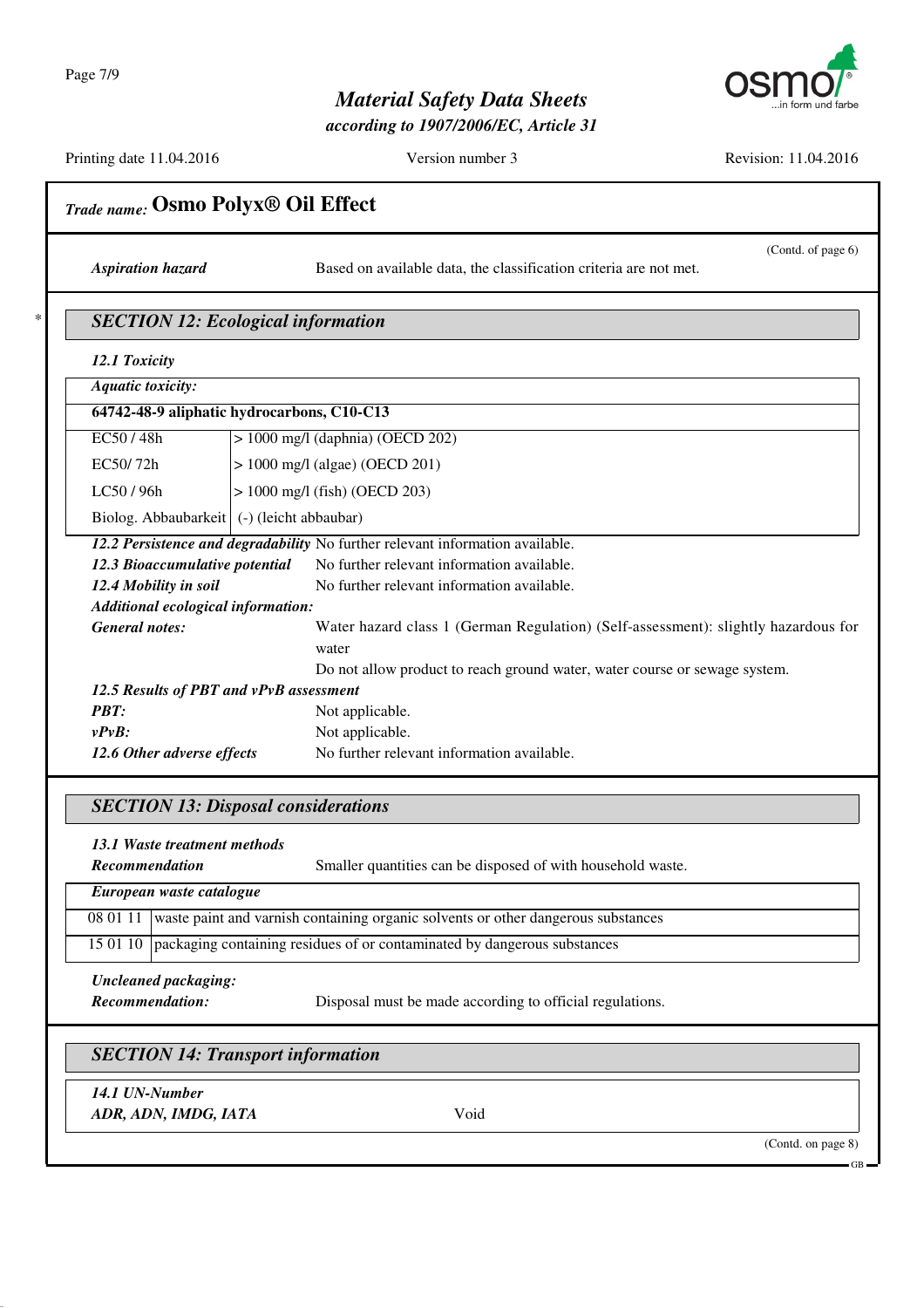Page 8/9



## *Material Safety Data Sheets*

*according to 1907/2006/EC, Article 31*

Printing date 11.04.2016 Version number 3 Revision: 11.04.2016

| Trade name: Osmo Polyx <sup>®</sup> Oil Effect         |                                                      |
|--------------------------------------------------------|------------------------------------------------------|
|                                                        | (Contd. of page 7)                                   |
| 14.2 UN proper shipping name                           |                                                      |
| ADR, ADN, IMDG, IATA                                   | Void                                                 |
| 14.3 Transport hazard class(es)                        |                                                      |
| ADR, ADN, IMDG, IATA                                   |                                                      |
| <b>Class</b>                                           | Void                                                 |
| 14.4 Packing group                                     |                                                      |
| ADR, IMDG, IATA                                        | Void                                                 |
| <b>14.5 Environmental hazards:</b>                     |                                                      |
| Marine pollutant:                                      | N <sub>o</sub>                                       |
| 14.6 Special precautions for user                      | Not applicable.                                      |
| 14.7 Transport in bulk according to Annex II of Marpol |                                                      |
| and the IBC Code                                       | Not applicable.                                      |
| Transport/Additional information:                      | Not dangerous according to the above specifications. |
| <b>UN</b> "Model Regulation":                          | Void                                                 |

### \* *SECTION 15: Regulatory information*

*15.1 Safety, health and environmental regulations/legislation specific for the substance or mixture*

| <i>National regulations:</i> |                                                                                         |
|------------------------------|-----------------------------------------------------------------------------------------|
| <b>GISBAU-Code</b>           | GISCODE: Ö60                                                                            |
| $VOC$ (EC)                   | $<$ 500 g/l (VOC-max. = 500 g/l (2010 A/i))                                             |
|                              | 15.2 Chemical safety assessment: A Chemical Safety Assessment has not been carried out. |

#### *SECTION 16: Other information*

This information is based on our present knowledge. However, this shall not constitute a guarantee for any specific product features and shall not establish a legally valid contractual relationship.

| <b>Relevant phrases</b>         | H304 May be fatal if swallowed and enters airways.                                                                                                                                                                                                                                                                                                                                                                                                                                                                                                                                                                             |
|---------------------------------|--------------------------------------------------------------------------------------------------------------------------------------------------------------------------------------------------------------------------------------------------------------------------------------------------------------------------------------------------------------------------------------------------------------------------------------------------------------------------------------------------------------------------------------------------------------------------------------------------------------------------------|
| <b>Department issuing MSDS:</b> | product safety department                                                                                                                                                                                                                                                                                                                                                                                                                                                                                                                                                                                                      |
| Contact:                        | Hr. Dr. Starp                                                                                                                                                                                                                                                                                                                                                                                                                                                                                                                                                                                                                  |
| Abbreviations and acronyms:     | ADR: Accord européen sur le transport des marchandises dangereuses par Route (European Agreement)<br>concerning the International Carriage of Dangerous Goods by Road)<br>IMDG: International Maritime Code for Dangerous Goods<br>IATA: International Air Transport Association<br>GHS: Globally Harmonised System of Classification and Labelling of Chemicals<br>EINECS: European Inventory of Existing Commercial Chemical Substances<br>ELINCS: European List of Notified Chemical Substances<br>CAS: Chemical Abstracts Service (division of the American Chemical Society)<br>VOC: Volatile Organic Compounds (USA, EU) |
|                                 | (Contd. on page 9)                                                                                                                                                                                                                                                                                                                                                                                                                                                                                                                                                                                                             |